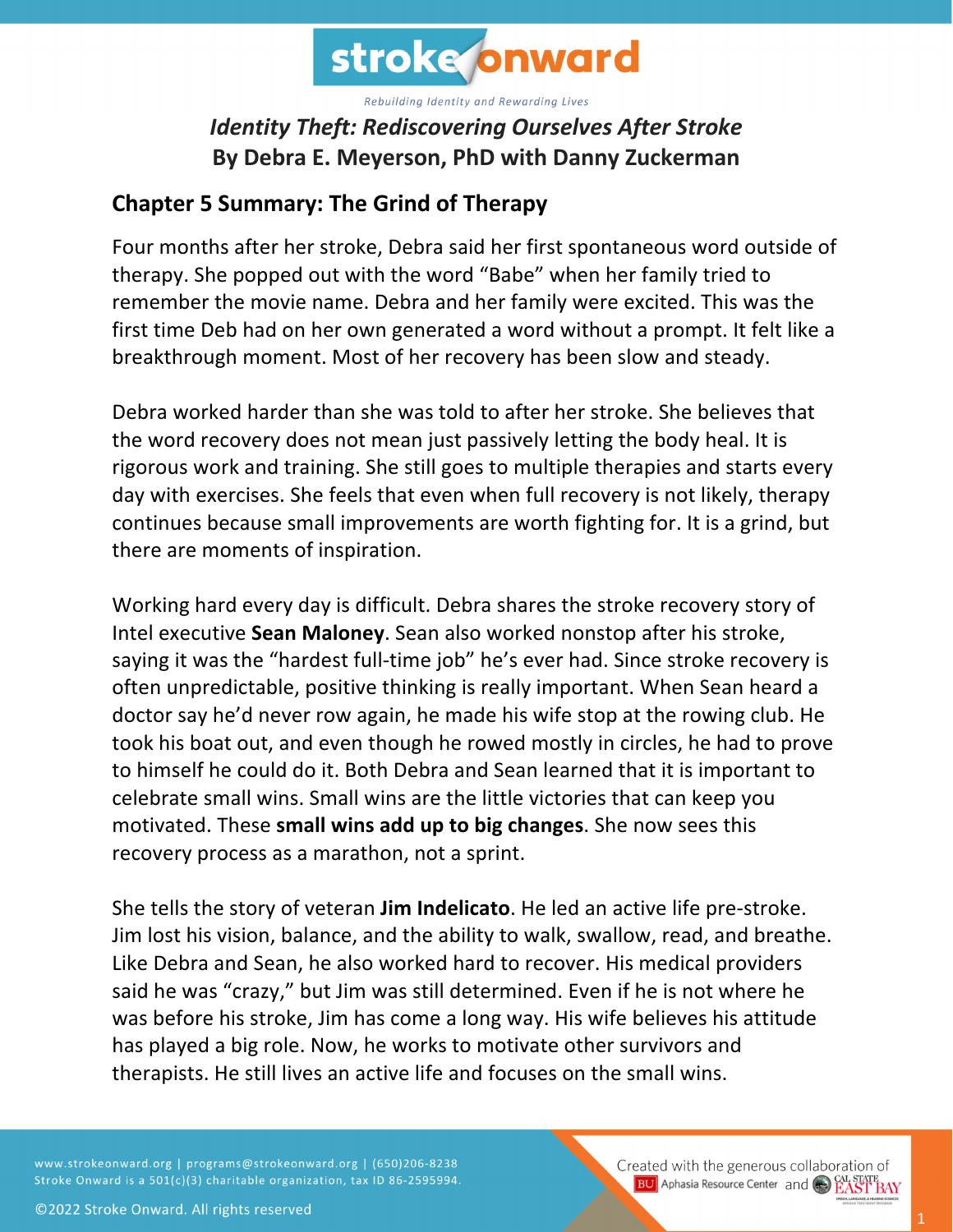

## **Chapter 5 Highlights: The Grind of Therapy**

- **1.** Debra's family was eating breakfast one morning. They were talking about movies and could not remember the name of one. When Debra said "Babe," they were all shocked and excited. This was her first word outside of therapy.
- **2.** This was a rare and dramatic breakthrough moment. Most of the time Debra's progress is slow but steady. Sometimes she does not notice improvements until someone sees her after a long time.
- **3.** Rehab is a full-time job after stroke. Recovery means time and rest, but also rigorous work and training. It is a grind: hard and dull work that is important. Progress can seem small, but it is worth fighting for.
- **4.** All she wanted at first was to get back to her old life. Even when Debra was not in therapy, she worked on rehab on her own.
- **5.** Debra learned was that no one had answers. Her doctors could not tell her what was good or expected progress. This looked different for everyone. It was difficult for her to stay positive without these answers.
- **6.** One way she and other survivors stay positive is by focusing on small wins. It is easy to see the big picture and forget the progress. Celebrating these small changes is important for mental health. They can also help survivors motivate each other through the grind of therapy. Recovery is now part of her identity.
- **7.** She talked about stroke survivor and Intel Executive **Sean Maloney**. He said that therapy was the "hardest full-time job he'd ever had." After his stroke, he also wanted to go back to his old life. Sean worked on therapy 7 days a week, but realized it was okay to take days off.

www.strokeonward.org | programs@strokeonward.org | (650)206-8238 Stroke Onward is a 501(c)(3) charitable organization, tax ID 86-2595994.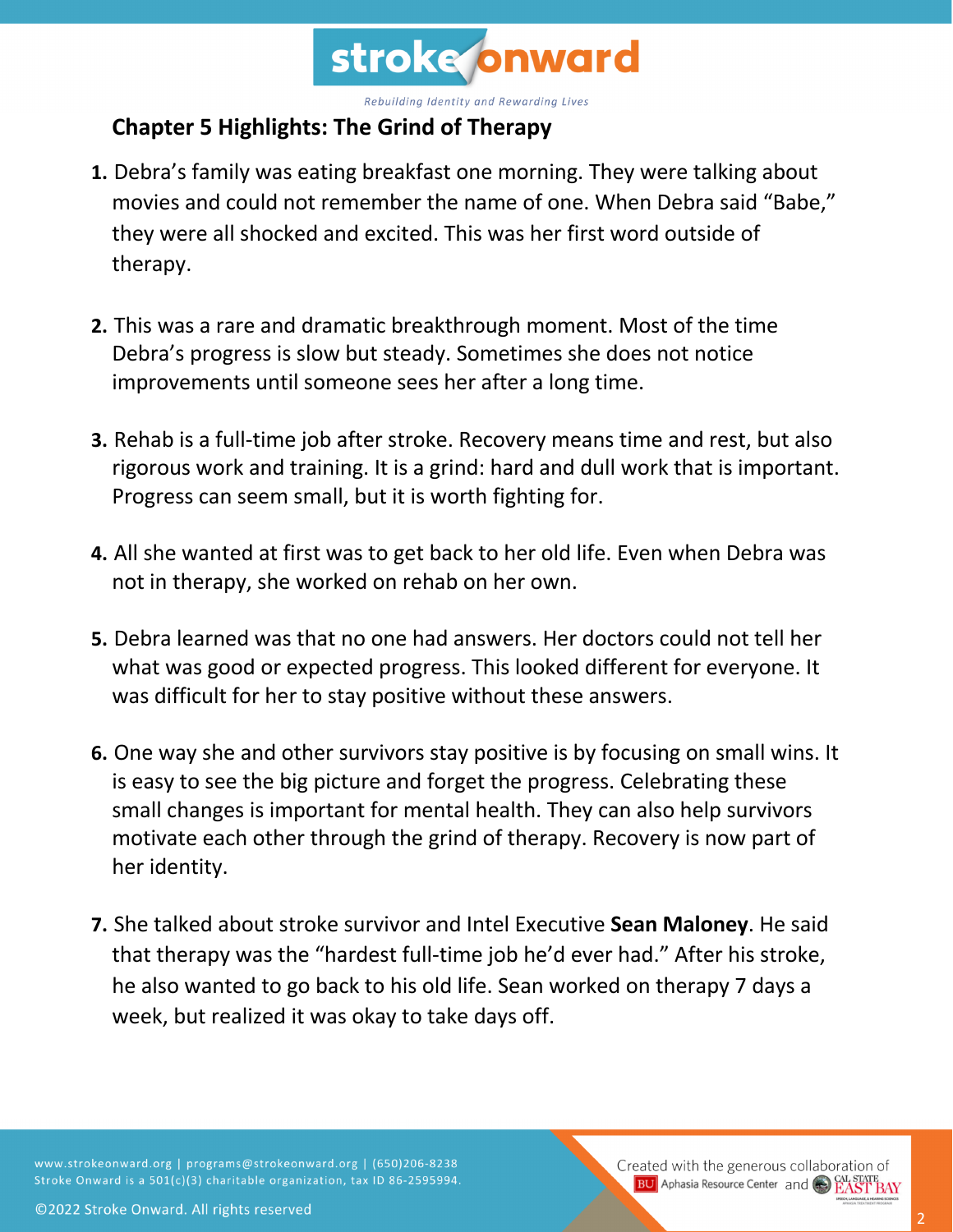

- **8.** Sean was angry when he overheard the doctor tell his medical team that he wouldn't row again. He made his wife stop at the rowing club on the way home. He needed lots of help, but he got the boat in the water. He mostly rowed in circles but had to prove to himself that he could do it.
- **9.** Debra also learned that just doing more wasn't enough, form counted. She needed both determination and discipline. She had to do the exercises right. She and Steve developed the motto: *Sometimes you have to go slow to recover fast*.
- **10.** Debra spoke of a survivor named **Jim Indelicato**. Jim had been a fitness instructor in the military. He had a very bad stroke in 2010. He lost his vision, balance, and the ability to walk, swallow, read, and breathe. When he left the hospital after many months, he was on a feeding tube, a trach, and a ventilator at night.
- **11.** He did not let this stop him and focused on small wins. It took several different approaches, but four years later, he ate his first solid food and then got off the ventilator. He surprised his doctors over and over again. Today, Jim is able to lead an active life and motivate other survivors. He looks not at his losses but all he has gained back.
- **12.** Debra made working hard at recovery a priority but says it's important to regain other elements of your life. She advises that "time for friends, family, other activities, vacations, and joy have to be built alongside the rehab."
- **13.** Debra, Jim, and Sean were all warned of the 12 month plateau –when progress would level out. They all found it to be a myth. Debra says, "It takes determination and creativity, but progress does not stop after twelve months."
- **14.** Debra, Jim, and Sean all recognized that rehab was a long process. Sometimes they would even take a step backward. They see each step as another small win to be celebrated and remember how far they have come.

www.strokeonward.org | programs@strokeonward.org | (650)206-8238 Stroke Onward is a 501(c)(3) charitable organization, tax ID 86-2595994.

Created with the generous collaboration of **BU** Aphasia Resource Center and CO **EAST BAY**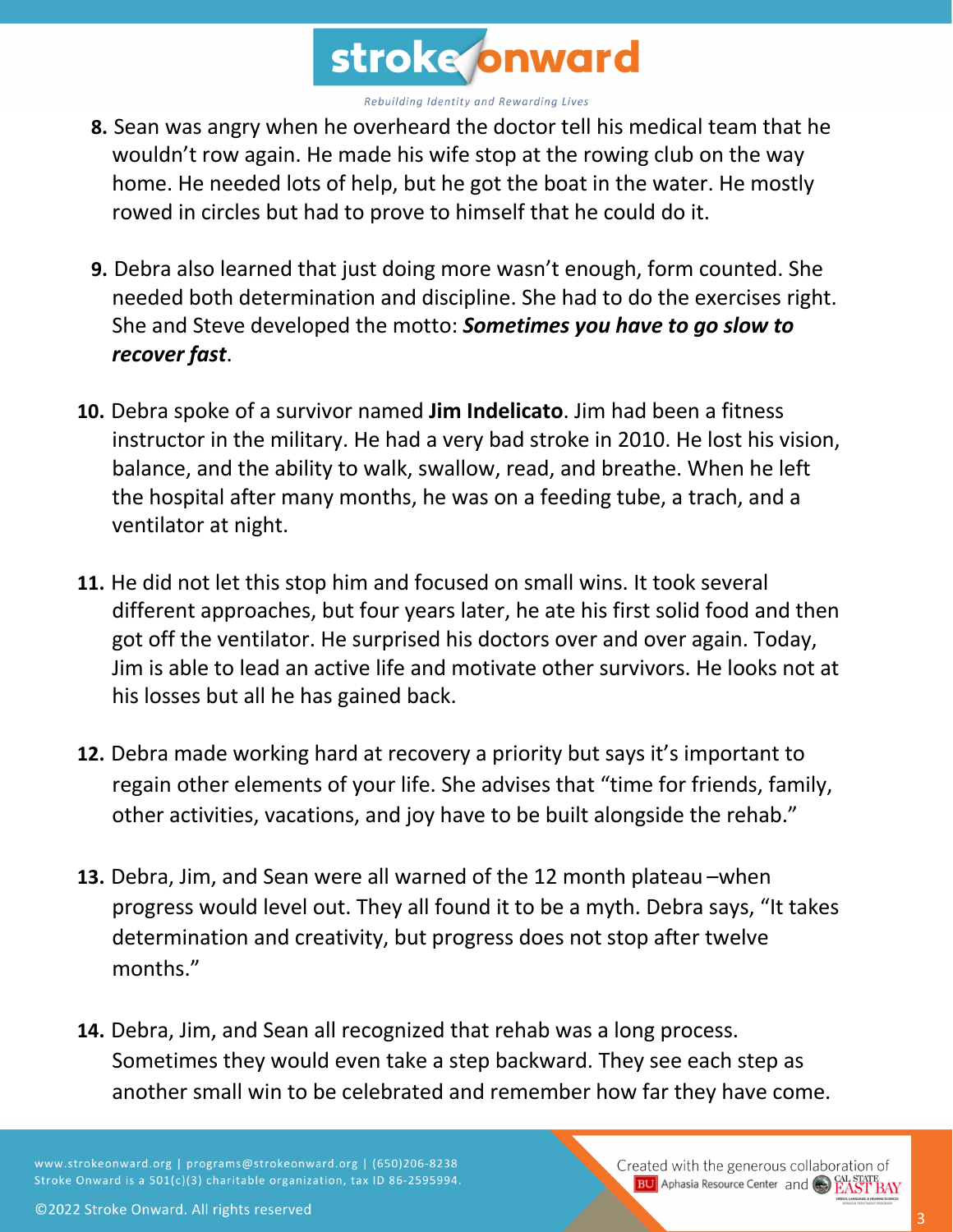

## **Chapter 5 Points for Reflection: The Grind of Therapy**

**1.** Debra wanted to return to her old life after her stroke. She worked harder than she was asked in the first years. Did you set **extra practice goals** for yourself after your stroke?

| <b>Never</b> | Sometimes |  |  |  |  |  | All the Time! |  |  |
|--------------|-----------|--|--|--|--|--|---------------|--|--|
|              |           |  |  |  |  |  | 456789        |  |  |

**2.** Debra learned that focusing on other parts of her life **outside** of rehab was important. She now takes days for her loved ones and fun activities. How important is building in time for people and things that bring you meaning, relaxation, and fun?

| Not Important |  |  |  | Somewhat Important | Very Important |          |  |  |
|---------------|--|--|--|--------------------|----------------|----------|--|--|
|               |  |  |  | 4 5 6              |                | 7 8 9 10 |  |  |

**3.** What are some areas **outside** of therapy that you like to focus on?

|       | Family |        |         |       | <b>Hobbies</b> |           |
|-------|--------|--------|---------|-------|----------------|-----------|
| Music |        |        | Friends |       |                | Vacations |
|       |        | Sports |         | Other |                |           |

**4.** Debra talks about the importance of having both **determination** and **discipline** during recovery. Have you been able to find a **balance** between the two?

| Not at All |  |  |                      | Sort Of |  | Definitely |  |  |  |
|------------|--|--|----------------------|---------|--|------------|--|--|--|
|            |  |  | 1 2 3 4 5 6 7 8 9 10 |         |  |            |  |  |  |

www.strokeonward.org | programs@strokeonward.org | (650)206-8238 Stroke Onward is a 501(c)(3) charitable organization, tax ID 86-2595994. Created with the generous collaboration of **BU** Aphasia Resource Center and CO **EAST BAY** 

©2022 Stroke Onward. All rights reserved